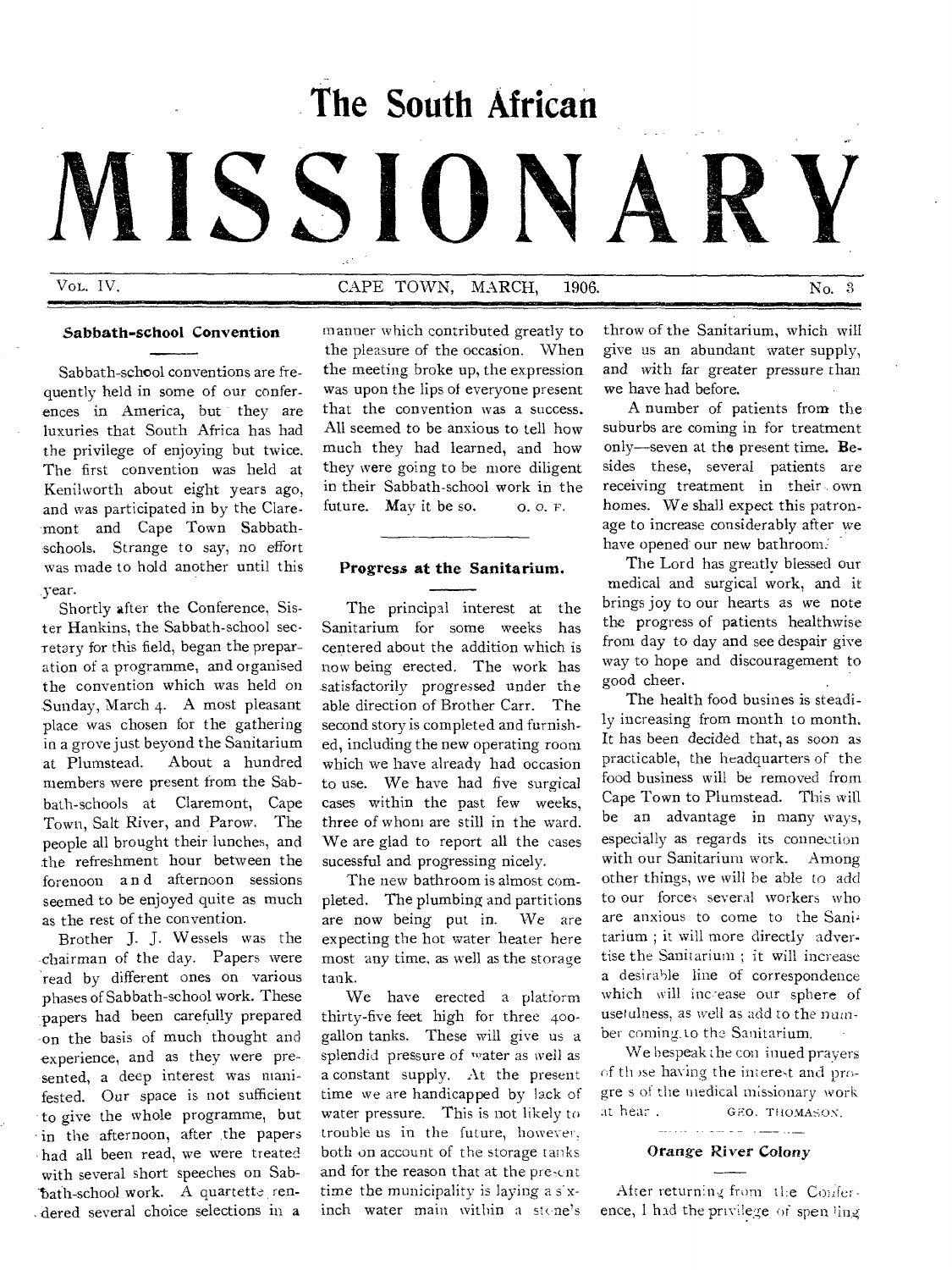a- few days with Brother Venter, Sen., and Brother Venter, Jr., near Lindley, during which time. the week of prayer, was commenced in their home. Some good meetings were also' held with some of our native Sabbath-keepers in that vicinity. Brother Venter, Sen., accompanied and assisted me on the Sunday when we had a two hours' meeting with about sixty natives. There are five mative women awaiting baptism:

There are ten Dutch people in the Vredeport District who have written that they have decided to observe .the Sabbath. This is due to a visit to those parts by Brethren A. and J. Venter. Hearing of some odd people who had drawn off from the Dutch Church, and who were reported as being very peculiar in various ways, these brethren determined to see them. They had talks with them, and left reading matter. After they returned, a good letter was received from the leader of the company, stating that they thanked God for sending the brethren to them, and giving ten names of those who had decided to observe the Sabbath at once.

Two Dutch souls have also decided for the right at Bethlehem, due to the efforts of Brother F. Purchase. For all this we praise the Lord.

I have concluded a very enjoyable and soul-stirring week of prayer at Heisterbach, and am on my way to Mooihoek for a similar work.

J. H. FREEMAN.

## East London

On my way home from the annual Conference, I travelled with Pastor D. H. Groenewald as far as Rosmead Junction. Five others were in the same compartment part of the way. With these we had some interesting talks, and I gave them a few Bible readings. They manifested quite an interest in the truths presented.

One of these gentlemen, whose -father was a missionary in Asia Minor, travelled with me nearly all the way to East London. On parting, he expressed his gratitude for what he had learned, and hoped to be able to benefit others. He also gave me a sovereign as a donation to the cause.

During my absence, one of my readers decided to keep the Sabbath. He told me at the close of the 'last service previous to my leaving for Cape Town that he had studied most of the creeds, and found them all to be faulty, but was fully convinced that the truths taught by Seventhday Adventists were in perfect harmony with the Word of God.

This brother was educated for the ministry, and for a while was an active worker in one of the evangelical churches, but of late he had practically given up all religion. He now desires to devote his time to the proclamation -of the third angel's message.

The week of prayer was a season of refreshing to the members of our little company-in East London. Much interest was manifested in the readings. And on the closing Sabbath all expressed their determination to press forward in the good way. A collection of  $\int_{a} 1 I_2$  6 was taken up.

At the location a native minister and some of his congregation have been studying the truth, and they now wish to unite with us in giving the last message to the world.

Elders Hyatt and Shone have been with us for a few days. Their help in the work here is much appreciated. They with the writer expect to open a series of meetings in Stutterheim next Friday evening. We desire the prayers of God's people, that this effort may result in the salvation of many souls. D. F. TARR.

#### **Stutterheim**

We pitched our tent and began meetings at this place Friday evening, March 2. The people have been very kind and have manifested considerable interest in our meetings thus far.

We have had four services with

an average attendance of nearly, or quite, fifty. We used the magiclantern one evening with good effect:- The tent is close to the center of the town, and' we have rooms near by. The people send us food, and their offerings toward the tent expenses amount to  $f_1$  os. 10d. Brother Moko is with us, and two services have been held with the natives. Their hearts are stirred as they hear the messages of Christ's coming and "get ready." We hope that God will give us some fruit for our labour. We thank Him for the success so far. Pray for us.

 $\mathcal{L}_\mathrm{c}$ 

W. S. HYATT. D. F. TARR. G. W. SHONE.

## **Week of Prayer at Claremomt**

This season was one of real profit to this church. The readings were read at the church, the Sanitarium, and by the members at Retreat. The sisters met daily from house to house for prayer, and at the College two services were held each day with the students. We are thankful to report that nearly every young person in the school professes to serve the Lord. We hope that all may not only profess, but actually serve Him. Offerings were made by young and old. I counted sixty envelopes containing gifts; many others brought in gifts to the Lord. These amounted. to  $\frac{1}{4}$  28 4 6, with  $\frac{1}{4}$  17 on pledges still to be paid in. I thank the Lord for this season of prayer.

W. S. HYATT.

## **Rokeby Park.**

We are glad to report that the week of prayer was a real feast of good things. We tried evening meetings at first, which we had to discontinue, as it was so dark and rainy. Then we held the meetings in the afternoon. Seeing our company puting aside work and coming to the meetings reminded me of the time when our people here first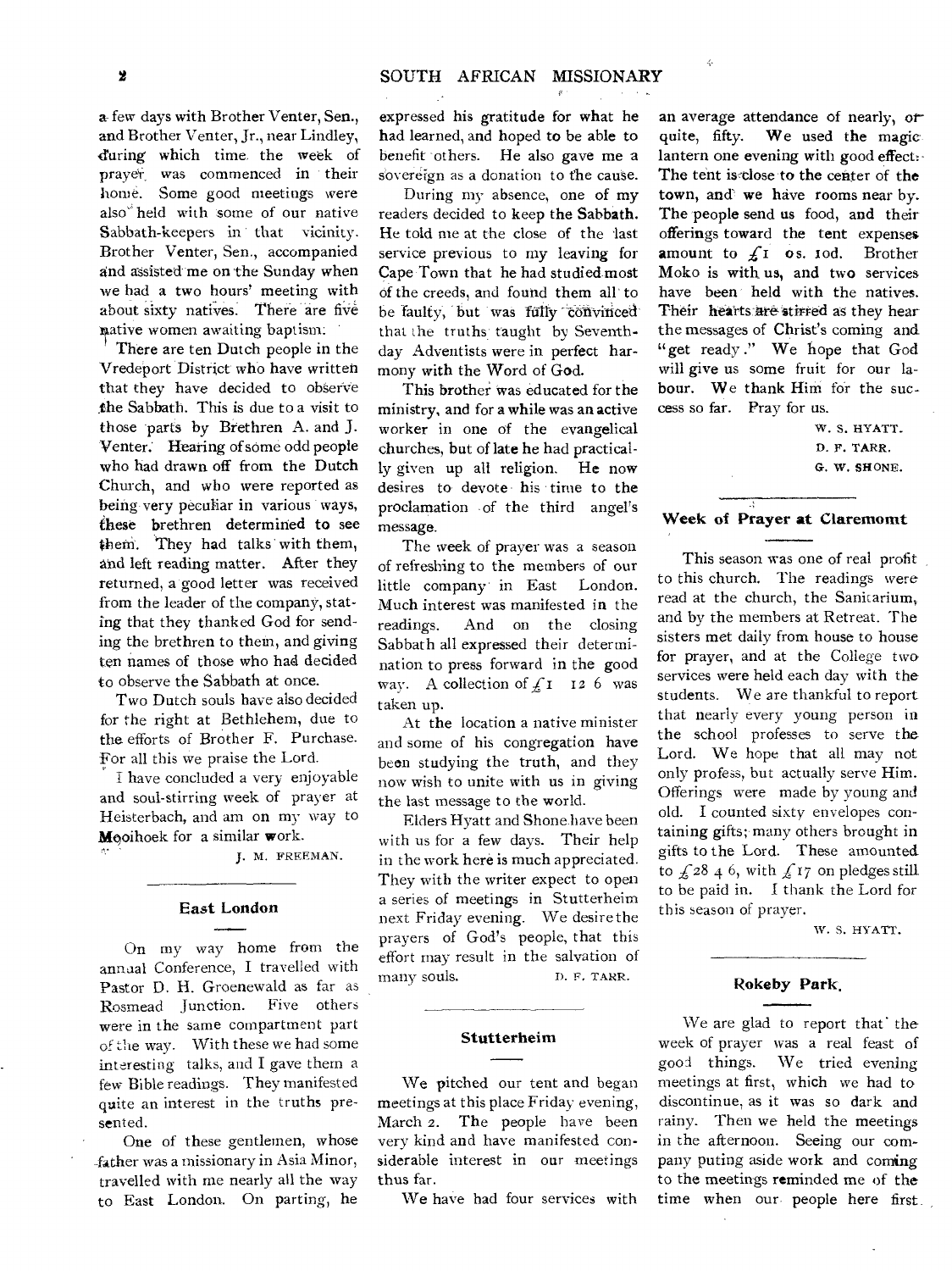heard the message, when everything was put aside to hear the strange doctrine.

The readings were read and commented upon by three of the brethren. We also had seasons of prayer and encouraging testimonies were given. Several fresh consecrations were made. The readings were full of light and spiritual encouragement. From the commencement marked -evidence was seen that the dear -Lord was ready to bless His people and we were not dissappointed. How good our Father is! He is more willing to give then we are to receive.

We were also glad to hear 'brother Willmore give such a good ereport of the Conference, especially of the good work being done at the Sanitarium and Kimberley Baths. Let us all double our efforts this year. We should know our enemy as given in Rev. zz : 17, and the way to overcome him as given in Rev. 12 : 11. So let us use every opportunity to become strong and bold in the Master's service.

> Annual offerings  $\mathcal{L}_4$  17 0. CHAS. SPARROW.

#### **Port Elizabeth**

We are glad to be able to report a good time for Port Elizabeth during the week of prayer. We experienced quite a feast of good things. Sabbath and Sunday Elder Shone was with us ; also on the last Sabbath. The good Spirit of the Lord was with us in a marked manner all through the week. Hearts were softened and victories gained. Although some did not seem to be able to be present at all the meetings, those present experienced a real revival and consecrated themselves to be used more effectively in the Master's service.

'There was a spirit of harmony and unity, and there were such pleadings for the power of the Holy Spirit that we felt its workings in our midst.

Although much work has been done by the brethren in the past, we felt that we ought to do more, seeing that the coming of Christ is so near, and that He is only waiting for His people to finish the work.

OUR CHURCH REPORT

Three to four Bible readings a week held in different homes ; about 400 *Sentinels* a month sold and given away ; many tracts given away, books loaned, and 36 copies of *Good Health*  sold.

Our annual offerings amounted to  $f_4$  is. iod. While it is a small amount, I believe real sacrifices were made to make this up. Our earnest desire is to be in the ranks as colaborers together with Him who laid down His life for us. F. SATES.

### **Johannesburg Church.**

Our week of prayer is now in the past. By some misunderstanding we were one week late, but we thought " better late than never." I can truthfully say I have never attended meetings where such love and unity were manifested. There was a mighty crying out to God that He would draw near to His people. Nor did He disappoint us. Wave after wave of spiritual blessings swept over us. It was a revival in the truest sense of the word. There was no excitement, but a deep heart-searching. It was an inspiration to listen to some of the prayers of even our weakest members.

Some of our members sacrificed a good deal to attend our meetings. We are somewhat scattered here, so we held two meetings each day; mornings at to : oo A. M., and at  $7:30$  P.M. There was a splendid attendance throughout.

The last day was a day long to be remembered. We had a record attendance of nearly fifty.

We believe that the influence of this week of prayer will he felt throughout the year. The offerings amounted, so far, to  $f_9$  3s. 6d.

**A. TICKTON.** 

#### **Health Foods in Johannesburg**

My wife and I desire to send greetings through the medium of our dear

little MISSIONARY to all our brethren and sisters in the faith, During' the five months we have been labouring. in Johannesburg, the Lord has blessed us abundantly, far beyond what we anticipated. Through our health work we have been able to get the truth before a number of the leading lights of the city: Mr. Ghandi, a celebrated Indian lawyer, who is on terms of intimacy with all the, leading white people of the city, is a staunch supporter of ours. He is a very enthusiastic vegetarian. Mr. Simmonds, Sir George Farrar's private secretary, is also a staunch vegetarian and a patron of ours. There are many others, too numerous to mention.

I have had some wonderful experiences. An elder of the Presbyterian church, who is a very good health food customer, asked me several questions on the immortality of the soul, state of the dead, etc. **I**  gave him a Bible reading on these important themes, which lasted one hour. His wife was present, and was convinced, and just as I was finished a friend dropped in, also a Presbyterian, and they insisted upon my presenting the subject over again.

A young Jew, on learning that I was a health reformer, said Providence must have thrown me in his path. As a staunch vegetarian, he promises to be a good customer, thus enabling me to sow more seeds of truth. A. TICTON.

—The Cape Town Mission family is engaged in a systematic distribution of literature in the city. Studies on the essential truths or our time are being condtcted each evening Hundreds of families have had their attention called to the nearness of Christ's coming, and some seem much interested. The masses, however, are indifferent, and, do not care to study this subject or any other. The Lord says, "Go out quickly into the streets and lanes of the city,  $\ldots$ into the highways and edges." The message must be carried to the people. Soon our liberties will berestricted, and our literature prohibited. *Nou* we may work unmolested. Now is our oppotunity.

L. J. HANKINS.,

a i ge